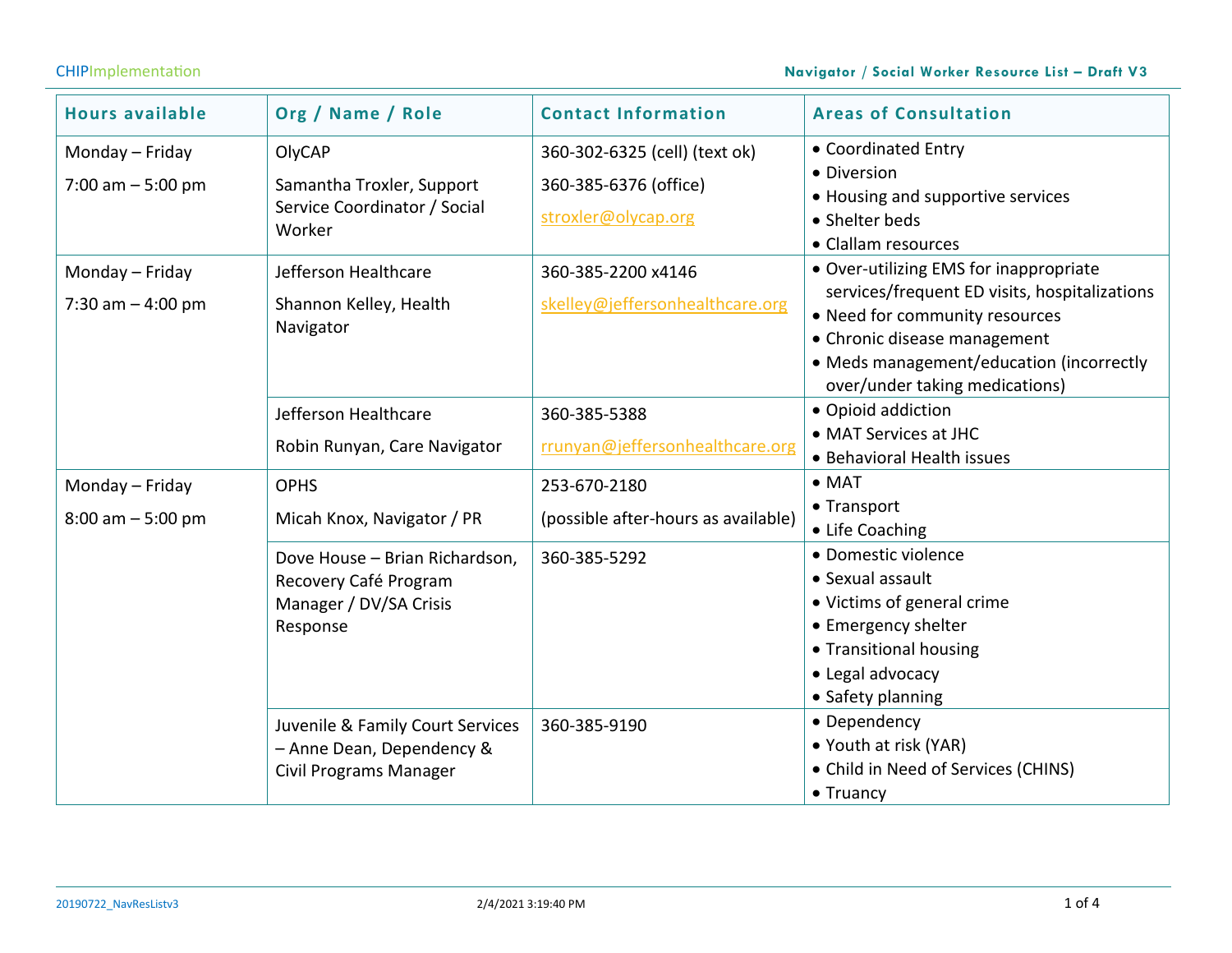|                                           | Juvenile & Family Court Services<br>Barbara Carr & Shannon Burns,<br>Juvenile Court Administration /<br>Probation                              | 360-385-9190 (text ok)                               | · Juvenile Offenders                                                                                                                             |
|-------------------------------------------|------------------------------------------------------------------------------------------------------------------------------------------------|------------------------------------------------------|--------------------------------------------------------------------------------------------------------------------------------------------------|
|                                           | Jefferson Healthcare<br>Dunia Faulx, Director of Care<br>Transformation & Population<br>Health (no patient management<br>role)                 | 360-385-2200 x4955<br>dfaulx@jeffersonhealthcare.org | • Referrals in to care coordination<br>- Chronic disease<br>- Health navigation                                                                  |
|                                           | <b>Olympic Community of Health</b><br>(OCH)<br>Lisa Rey Thomas, Opioid<br>Response Project Director-<br>Clallam, Jefferson, Kitsap<br>Counties | 360-633-9116<br>lisarey@olympicch.org                | • Convene, connect, network                                                                                                                      |
|                                           | Discovery Behavioral Health<br>(DBH)<br>Natalie Gray, CEO                                                                                      | 360-385-0321 x 301<br>natalieg@discoverybh.org       | • MH emergency (my staff-see 24/7)<br>• Addiction (Natalie in particular)<br>• Pregnant & parenting addicted women<br>(Natalie in particular)    |
| Monday - Thursday<br>$9:00$ am $-8:00$ pm | Believe in Recovery - Gabbie<br>Candill, Chemical Dependency<br>Professional                                                                   | 360-385-1258<br>believeinrecovery@live.com           | • Substance use disorder evaluation &<br>treatment (including at Jail)<br>• Anger management evaluation & treatment<br>• DUI victim impact panel |
| 24/7                                      | <b>OPHS</b><br>Michael McCutcheon (In<br>recovery)                                                                                             | 661-436-9958<br>McCutcheon921@gmail.com              | • Drug overdose/MH (family, person, friends)<br>• Follow up through addiction lens                                                               |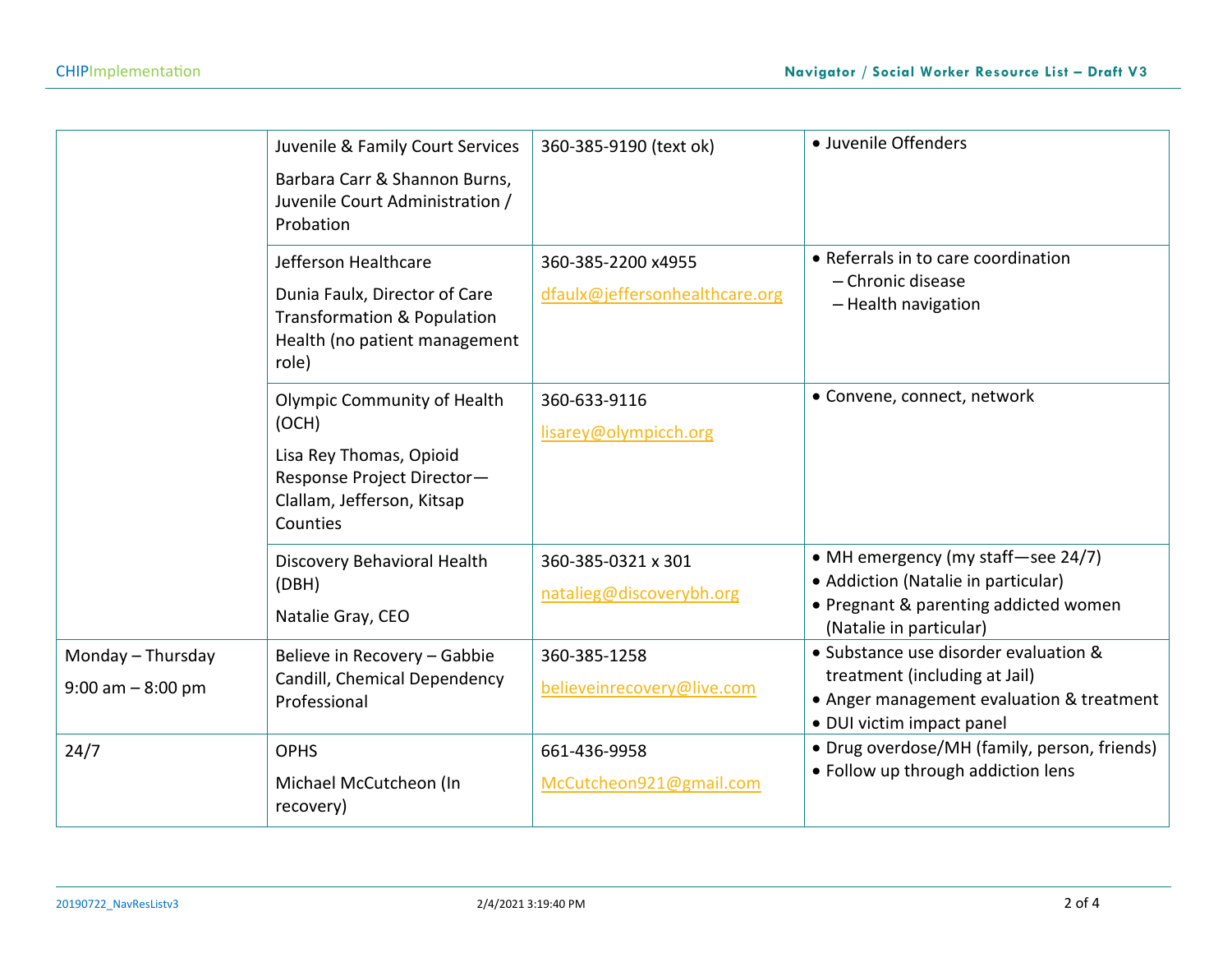## CHIPImplementation **Navigator / Social Worker Resource List – Draft V3**

| 24/7 | Juvenile & Family Court Services<br>- Anne Dean, Dependency &<br><b>Civil Programs Manager</b>                    | 360-531-4507 (text ok)                                | • Dependency<br>• Youth at risk (YAR)<br>• Child in Need of Services (CHINS)<br>• Truancy                                                                       |
|------|-------------------------------------------------------------------------------------------------------------------|-------------------------------------------------------|-----------------------------------------------------------------------------------------------------------------------------------------------------------------|
|      | Juvenile & Family Court Services<br>Barbara Carr & Shannon Burns,<br>Juvenile Court Administration /<br>Probation | 360-531-4471 (text ok)                                | · Juvenile Offenders                                                                                                                                            |
|      | Sheriff Joe Nole                                                                                                  | 360-302-0823<br>Also: 911<br>jnole@co.jefferson.wa.us | $\bullet$ Law<br>$\bullet$ Jail<br>• Search & Rescue<br>• Project Lifesaver                                                                                     |
|      | Chief of Police Mike Evans                                                                                        | 360-531-1112<br>Also: 911<br>mevans@cityofpt.us       | · Policy: Law Enforcement<br>• Procedures: Law Enforcement<br>• Partnerships with other agencies and<br>community groups<br>• Community Engagement              |
|      | Discovery Behavioral Health<br>(DBH)<br>Natalie Gray, CEO / DCRs                                                  | 864-561-6839                                          | • MH emergency (DCR staff)                                                                                                                                      |
|      | Dove House<br>Brian Richardson, Recovery Café<br>Program Manager / DV/SA Crisis<br>Response                       | 360-385-5291 (Crisis Line)                            | • Domestic violence<br>• Sexual assault<br>• Victims of general crime<br>• Emergency shelter<br>• Transitional housing<br>• Legal advocacy<br>• Safety planning |